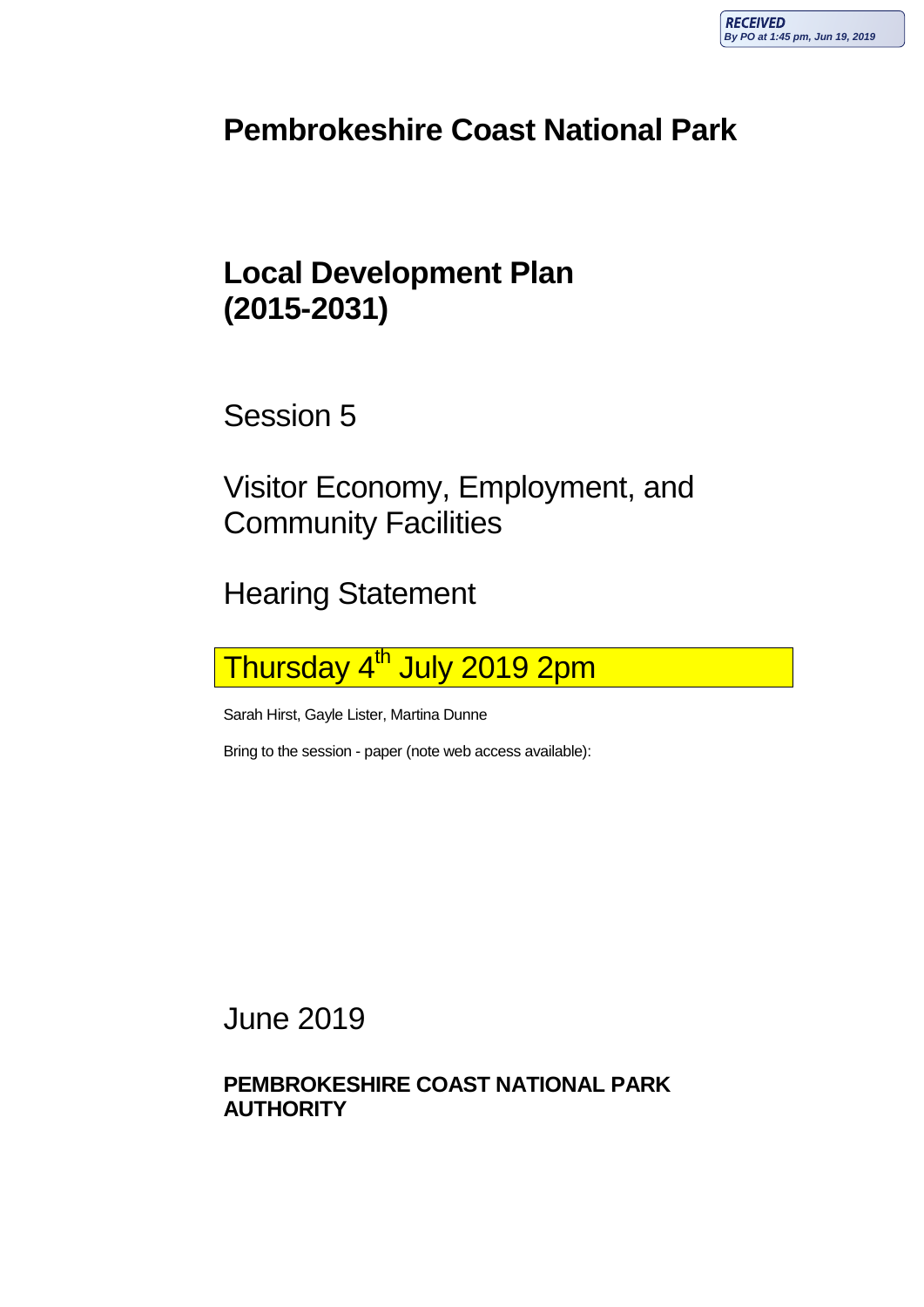| Session/Matter 5 - Visitor Economy, Employment, Community<br><b>Facilities, Retail and Transportation</b><br>Thursday 4 <sup>th</sup> July 2pm                                                                                                                                                                                                                                                                                                                                                                                                                                    |           |
|-----------------------------------------------------------------------------------------------------------------------------------------------------------------------------------------------------------------------------------------------------------------------------------------------------------------------------------------------------------------------------------------------------------------------------------------------------------------------------------------------------------------------------------------------------------------------------------|-----------|
|                                                                                                                                                                                                                                                                                                                                                                                                                                                                                                                                                                                   |           |
| Issue: Are the Plan's requirements for visitor economy, employment,<br>community facilities, retail and sustainable transport supported by<br>robust and credible evidence and consistent with national policy?                                                                                                                                                                                                                                                                                                                                                                   | <b>SH</b> |
|                                                                                                                                                                                                                                                                                                                                                                                                                                                                                                                                                                                   |           |
| Economy                                                                                                                                                                                                                                                                                                                                                                                                                                                                                                                                                                           |           |
|                                                                                                                                                                                                                                                                                                                                                                                                                                                                                                                                                                                   |           |
| 1. What is the Plan's overarching strategy for the economy of the<br>National Park, and is it supported by robust evidence?                                                                                                                                                                                                                                                                                                                                                                                                                                                       |           |
| <b>NPA Response:</b> The Plan's strategy for the economy of the<br>National Park is set out in paragraph 4.239 of Local Development<br>Plan with Focussed Changes and PPW10 edits (Exam06).<br>It allows for small-scale provision (up to 2 hectares) of employment                                                                                                                                                                                                                                                                                                               |           |
| premises. Larger scale premises are not considered appropriate in<br>the National Park and will be provided in Pembrokeshire County<br>Council's planning area. The Employment Background Paper<br>(NPA061) details the land use planning requirements for employment<br>premises in Pembrokeshire, including the National Park. In particular<br>paragraphs 86 to 89 sets out how the Local Development Plan can<br>contribute to meeting that need.                                                                                                                             |           |
| Tourism and the visitor economy is a large element of the economy<br>of Pembrokeshire and the outstanding natural environment of the<br>National Park is a major part of the attraction. The Plan's strategy in<br>this regard is set out in paragraph 4.203 of the Local Development<br>Plan with Focussed Changes and PPW10 edits (Exam06) and is<br>intended to strike a balance between the need to protect the<br>environment within which operates a thriving and adaptable visitor<br>economy. The evidence base is set out in the Enjoyment<br>Background Paper (NPA035). |           |
| <b>Visitor Economy</b>                                                                                                                                                                                                                                                                                                                                                                                                                                                                                                                                                            |           |
| 2. Does the Plan, through Policy 39 provide an appropriate framework<br>for the consideration of proposals for new or enhanced tourism<br>accommodation, facilities and attractions?                                                                                                                                                                                                                                                                                                                                                                                              |           |
| <b>NPA Response:</b> Yes. The requirements of Policy 39 along with the<br>suite of policies that are cross referenced provide a suitable<br>framework for decision making alongside national planning policy<br>(Exam06; NAT02).                                                                                                                                                                                                                                                                                                                                                  |           |
| 3. Does Policy 40 provide an appropriate framework to manage the<br>alternative uses for all existing tourism development?                                                                                                                                                                                                                                                                                                                                                                                                                                                        |           |
| <b>NPA Response:</b> Policy 40 is intended for use in considering                                                                                                                                                                                                                                                                                                                                                                                                                                                                                                                 |           |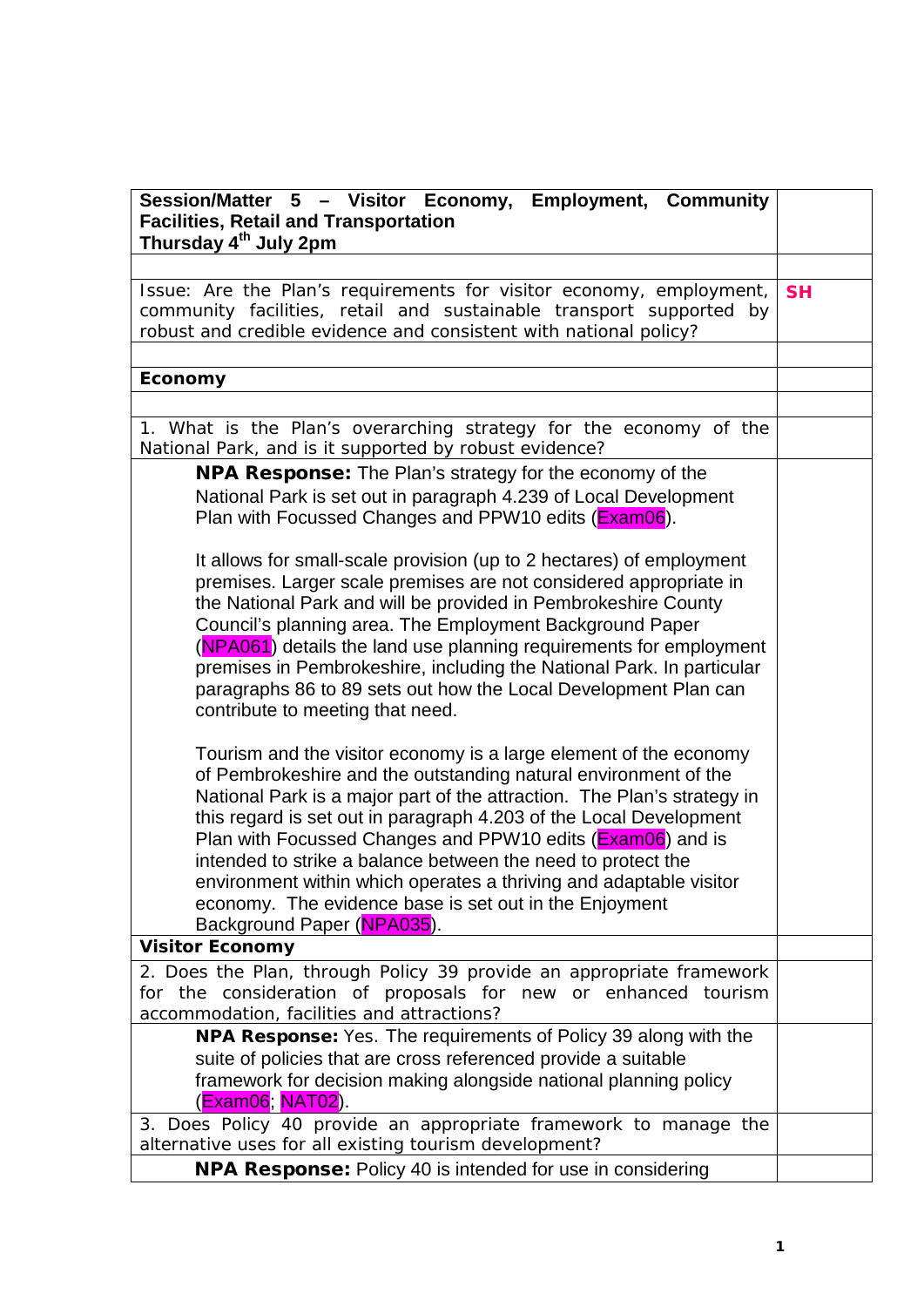| applications changing the use from serviced visitor accommodation<br>(hotels and guesthouses). Serviced accommodation in the National |  |
|---------------------------------------------------------------------------------------------------------------------------------------|--|
| Park has been particularly vulnerable to conversion to more lucrative                                                                 |  |
| residential uses with the loss of a large number of hotels and                                                                        |  |
| guesthouses since the 1980s. The introduction of this policy                                                                          |  |
| approach in Local Development Plan 1 (NPA074) has provided a                                                                          |  |
| means of reducing the loss of this type of accommodation. Hotels and                                                                  |  |
| guest houses often form part of the appeal and character of a town,                                                                   |  |
| village or area, which helps to attract visitors. In some instances,                                                                  |  |
| such as the Esplanade in Tenby, they form an intrinsic element of the                                                                 |  |
| identity of a particular frontage. Larger hotels also often form                                                                      |  |
| important landmarks in the townscape or landscape. They also bring<br>income and employment to the area. These are the reasons for    |  |
| singling out serviced accommodation rather than all existing tourism                                                                  |  |
| development. It has been an effective policy approach and is                                                                          |  |
| considered appropriate in terms of its scope and outcome.                                                                             |  |
| 4. Why do Policies 39(d) and 41 seek to prevent the construction of new                                                               |  |
| self-catering accommodation on greenfield sites, and is this approach                                                                 |  |
| supported by robust evidence?                                                                                                         |  |
| <b>NPA Response:</b> Paragraph 4.216 of Local Development Plan with                                                                   |  |
| Focussed Changes and PPW10 edits (Exam06) details the need to                                                                         |  |
| prioritise delivery of affordable housing over self-catering                                                                          |  |
| accommodation.                                                                                                                        |  |
|                                                                                                                                       |  |
| The Enjoyment Background Paper (NPA035) (paragraphs 82 to 87)<br>sets out the evidence to show that a significant proportion of the   |  |
| housing stock within the National Park is used for holiday letting or                                                                 |  |
| second homes. The occupancy figures also detailed in the Enjoyment                                                                    |  |
| Background Paper show that demand for this type of accommodation                                                                      |  |
| is easily met. With such a significant demand for affordable housing                                                                  |  |
| provision, this approach allows for the ongoing development of some                                                                   |  |
| visitor accommodation in Centres and through conversions in the                                                                       |  |
| countryside whilst making the most of opportunities to maximise                                                                       |  |
| delivery of affordable housing. The Sustainability Appraisal Report                                                                   |  |
| March 2018 Appendix B: Detailed Options Appraisal shows the                                                                           |  |
| approach to maximise the potential to deliver what is needed to                                                                       |  |
| sustain communities and make improvements to the environment.                                                                         |  |
| (NPA010).<br>5. Are the requirements of Policies 42 and 43 clear and consistent with                                                  |  |
| national policy?                                                                                                                      |  |
| <b>NPA Response:</b> The requirements of Policies 42 and 43 along with                                                                |  |
| other policies that are cross referenced provide a suitable framework                                                                 |  |
| for decision making alongside national planning policy (Exam06/                                                                       |  |
| <b>NAT02</b> ).                                                                                                                       |  |
| Employment                                                                                                                            |  |
| 6. Is the Plan's employment strategy founded on a robust evidence base                                                                |  |
| and is it consistent with national Policy?                                                                                            |  |
| a) What are the key drivers for change in National<br>Park's                                                                          |  |
| employment market? and how has the Plan addressed these                                                                               |  |
| considerations?                                                                                                                       |  |
| <b>NPA Response: Please refer to the Employment Background</b>                                                                        |  |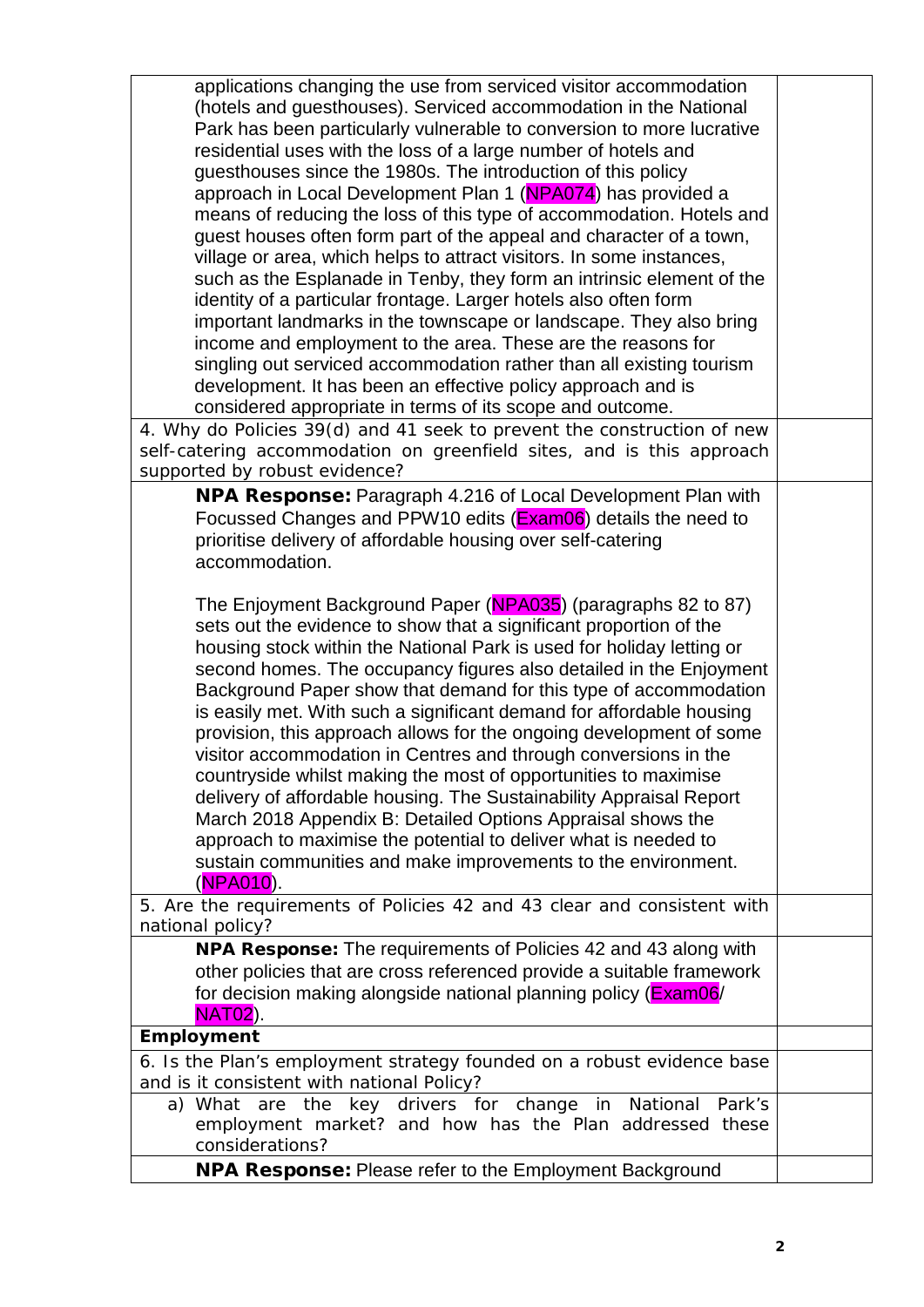| Paper (NPA061) and in particular paragraphs 62 to 72, 79 to 82 and                                                             |  |  |
|--------------------------------------------------------------------------------------------------------------------------------|--|--|
| 89. In brief the main drivers for change are listed below with the                                                             |  |  |
| relevant Plan policies (NPA06) to help address them in brackets                                                                |  |  |
| alongside. Proposals will also be considered in the context of                                                                 |  |  |
| Planning Policy Wales (NAT02) and the series of Technical Advice<br>Notes (NAT03 to NAT25):                                    |  |  |
|                                                                                                                                |  |  |
| i.<br>Provision of premises for inward investment (Policies 1, 2, 3,                                                           |  |  |
| 4, 5, 6, 7, 18, 19, 21, 44, 45);                                                                                               |  |  |
| Improving mobile telephony (Policy 61);<br>ii.                                                                                 |  |  |
| Enhance tourism facilities (Policies 1, 2, 3, 4, 5, 6, 7, 39);<br>iii.                                                         |  |  |
| Allow for a range of tourism accommodation (Policies 40, 41,<br>iv.                                                            |  |  |
| $42, 43$ ;                                                                                                                     |  |  |
| Allow for rural diversification (Policy 46);<br>v.                                                                             |  |  |
| Create new or improve existing facilities at harbours (including<br>vi.                                                        |  |  |
| links between tourism and the fishing industry) (Policy 19);                                                                   |  |  |
| Improve degraded areas (Policies 1, 2, 3, 4, 5, 6, 7, 19, 36, 37,<br>vii.                                                      |  |  |
| 38);                                                                                                                           |  |  |
| Development of renewable energy (Policy 34).<br>viii.                                                                          |  |  |
|                                                                                                                                |  |  |
| b) Should<br>the<br>Plan<br>allocate<br>related<br>for<br>employment<br>land<br>development?                                   |  |  |
| <b>NPA Response:</b> The employment allocations in Local Development                                                           |  |  |
| Plan 1 (NPA074) have not been delivered and there has been no                                                                  |  |  |
| demand for employment land in the form of pre-application enquiries                                                            |  |  |
| or even informal enquiries. As detailed in paragraphs 86 and 87 of                                                             |  |  |
| the Employment Background Paper (NPA061) the demand in the                                                                     |  |  |
| National Park is for small business units, but public funding to provide                                                       |  |  |
| such facilities has not been available for some time and there are no                                                          |  |  |
| current proposals to do so. Tables 15 and 16 of the Review Report                                                              |  |  |
| (NPA002) show the lack of delivery of employment and the<br>employment and commercial elements of mixed use sites. Allocation  |  |  |
| of sites in the Plan would fail to meet Soundness Test 3.                                                                      |  |  |
| Does the Plan provide a clear framework for the development of<br>C)                                                           |  |  |
| rural enterprises?                                                                                                             |  |  |
| NPA Response: Yes. Rural enterprises can be wide ranging and the                                                               |  |  |
| Plan policies (Local Development Plan with Focussed Changes and                                                                |  |  |
| PPW10 edits <b>Exam06</b> ) particularly policies 6, 7, 42, 44, 45, 46, 52                                                     |  |  |
| and 56, alongside national planning policy, provide a clear framework<br>for the consideration of rural enterprise proposals.  |  |  |
| 7. Does the Plan provide sufficient protection for existing employment                                                         |  |  |
| land and property?                                                                                                             |  |  |
| a) Does the evidence base contain a robust quantitative<br>and                                                                 |  |  |
| analysis of the existing<br>employment<br>qualitative<br>land<br>and                                                           |  |  |
| property?                                                                                                                      |  |  |
| <b>NPA Response:</b> Employment sites in the National Park are                                                                 |  |  |
| generally small or micro-scale and scattered. Mapping and<br>quantitative analysis would be extremely difficult. A significant |  |  |
| proportion of the local economy is also reliant on non B-Class uses -                                                          |  |  |
| such as retail and tourism. The Employment Background Paper                                                                    |  |  |
|                                                                                                                                |  |  |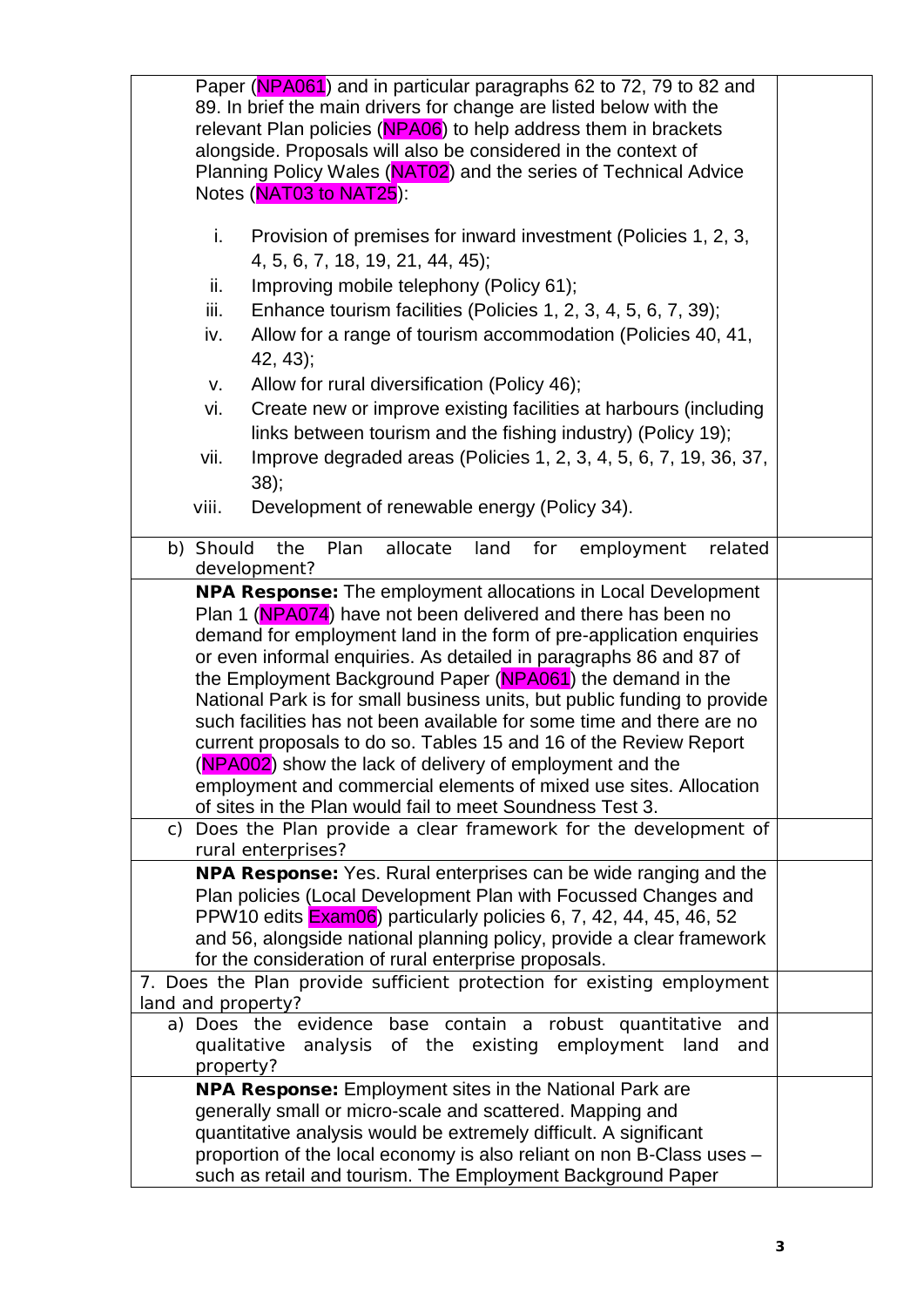|        | (NPA061) provides details of the numbers of people employed in                                                                               |           |
|--------|----------------------------------------------------------------------------------------------------------------------------------------------|-----------|
|        | various employment sectors within the Park.                                                                                                  |           |
| b)     | Does Policy 45 provide an appropriate framework for the                                                                                      |           |
|        | safeguarding of existing key employment sites?                                                                                               |           |
|        | <b>NPA Response:</b> There are no key employment sites identified in                                                                         |           |
|        | the National Park. The National Park does not have large derelict                                                                            |           |
|        | brownfield sites to list as employment protection sites. The Plan does                                                                       |           |
|        | contain a policy which protects existing employment sites and buildings                                                                      |           |
|        | generally for that use. The approach in the Plan is to consider the re-use                                                                   |           |
|        | of these small sites where the criteria of the policy (Policy 45) is met.                                                                    |           |
| C)     | How will proposals for alternative uses be assessed?                                                                                         |           |
|        | NPA Response: Policy 45 of Local Development Plan with                                                                                       |           |
|        | Focussed Changes and PPW10 edits (Exam06) protects employment                                                                                |           |
|        | sites for other employment uses in the first instance but where loss of                                                                      |           |
|        | the land or premises can be justified, either through it being an                                                                            |           |
|        | inappropriate location for employment use, viability or lack of market                                                                       |           |
|        | interest, alternative uses would be considered. The priority in such                                                                         |           |
|        | instances would be the re-use of the land for community use or for                                                                           |           |
|        | affordable housing or a mix of market and affordable housing                                                                                 |           |
|        | (depending on its location). In terms of a particular proposal coming                                                                        |           |
|        | forward, evidence would be required to demonstrate that other uses                                                                           |           |
|        | further up the hierarchy could not be achieved.                                                                                              |           |
| Retail |                                                                                                                                              | <b>GL</b> |
|        | 8. Is the Plan's retail strategy founded on robust evidence, and is it                                                                       |           |
|        | consistent with national Policy?                                                                                                             |           |
|        |                                                                                                                                              |           |
|        | <b>NPA Response:</b> Para 4.317 of <b>Exam06</b> (LDP2 with focussed                                                                         |           |
|        | changes and PPW10 track changes) refers to PPW Chapter 4 Retail                                                                              |           |
|        | Strategies which requires development plans to establish a hierarchy                                                                         |           |
|        |                                                                                                                                              |           |
|        | of retail and commercial centres, taking in to account the size, scale,<br>form, function and location of the centres. Once the hierarchy is |           |
|        | established, it will enable a set of policies which allow development to                                                                     |           |
|        | take place in appropriate centres and at appropriate scales.                                                                                 |           |
|        |                                                                                                                                              |           |
|        | The Retail Background Paper (NPA066) supplies the rationale for the                                                                          |           |
|        | retail hierarchy. The SW Wales Regional Retail study (REG01)                                                                                 |           |
|        | establishes the capacity for future retail growth during the Plan period                                                                     |           |
|        | (Section 9) and provides a robust evidence base.                                                                                             |           |
|        |                                                                                                                                              |           |
|        | National Policy raises three main tests in relation to the sequential                                                                        |           |
|        | test, the need for development and impact on existing centres. The                                                                           |           |
|        | hierarchy identifies a centres first approach and will enable the                                                                            |           |
|        | impact of proposals to be fully considered. REG01 establishes                                                                                |           |
|        | whether there is a need.                                                                                                                     |           |
|        |                                                                                                                                              |           |
|        | Please see the Alternative Options and Appraisal Background Paper                                                                            |           |
|        | (NPA057) for the rationale regarding Primary Frontages and Centre                                                                            |           |
|        | Boundaries which are in accordance with national policy.                                                                                     |           |
|        | a) Does the retail strategy take into account the envisaged growth                                                                           |           |
|        | in other sectors, particularly housing and the visitor economy?                                                                              |           |
|        | <b>NPA Response: Population figures in the Regional Retail Study</b><br>(REG01) are for the whole of the Pembrokeshire catchment including   |           |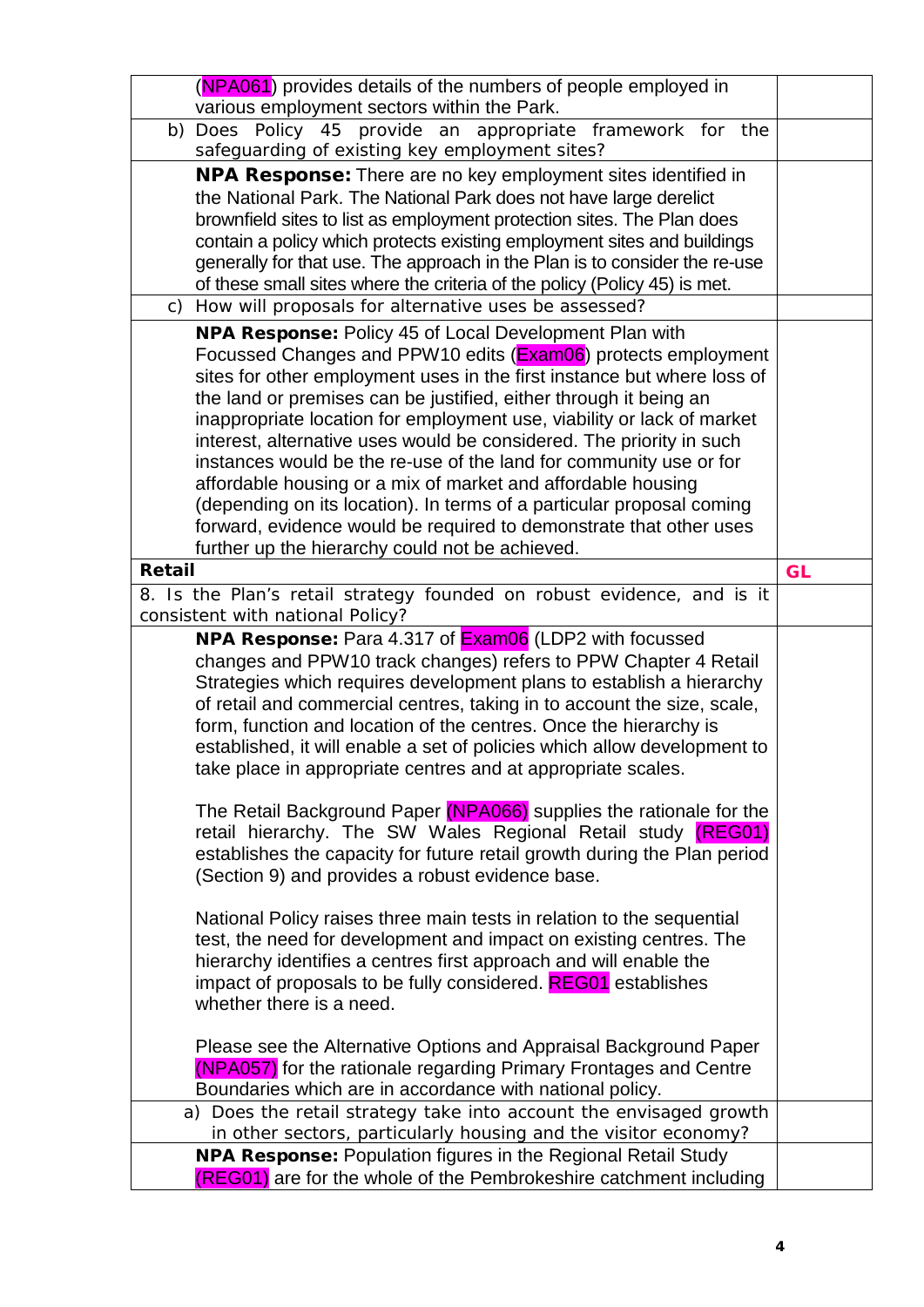those areas under the jurisdiction of PCC planning area. Population figures derived from the Alternative Demographic Forecasts (NPA043) relate only to the National Park. Therefore the results are not directly comparable. In addition, the time frames of the 2 documents differ with the SW Wales Retail study covering the time period of 2016-2036 and the Alternative Demographic Forecasts covering the time period of 2015-2031.

The housing growth of 60 dwellings per annum relates to a population growth of 632 between 2015 and 2031 (Table 4 NPA043) The retail study has calculated a growth of 1884 between 2016 and 2036 using 2011-based population projections or a decrease of 694 using 2014-based population projections for the Pembrokeshire catchment areas.

The 2011-based population figures therefore better reflect the positive growth in housing proposed in the Local Development Plan.

It is suggested therefore that a Matters Arising Change would be appropriate to quote the 2011 population projection based figures. This would result in a change to the figures in para 4.311 of the Exam06 (LDP2 with focussed changes and PPW10 track changes).

| Centre       | 4.311 figure      | <b>Matters Arising</b> |
|--------------|-------------------|------------------------|
|              |                   | Change - figure        |
| Tenby        | 515m <sup>2</sup> | 707m <sup>2</sup>      |
| St. Davids   | 293m <sup>2</sup> | 346m <sup>2</sup>      |
| Saundersfoot | $1109$ m $^2$     | 109m <sup>2</sup>      |
| Newport      | 89 <sup>2</sup>   | 108m <sup>2</sup>      |

The changes result in relatively small increases in each centre only towards the end of the Plan period. The need remains negative over the short term and small positive increases in the medium term for some centres. Para 10.45 of the Regional Retail Study (REG01) confirms that capacity studies beyond 5 years should be treated with caution.

No change to the Policy approach is needed as the criteria based policy provides the basis to consider planning applications coming forward.

Para 4.311 of **Exam06** (LDP2 with focussed changes and PPW10 track changes) and the Regional Retail Study indicate that there is a small amount of capacity for comparison goods across the National Park's 4 main retail centres, likely to be occupied by tourist related retailers and be small in scale.

<span id="page-5-0"></span>Section 9 of REG01 provides the methodology for identifying quantitative retail need, including data assumptions. Whilst tourism

 $1$  The figure of 109m<sup>2</sup> relates to the 2011-based population projection for Saundersfoot and is an error from the South West Wales Regional Retail Study para 12.26 p.80 of REG01. The correct figure of 68m<sup>2</sup> can be found in Table 9a, Appendix 10a of REG01.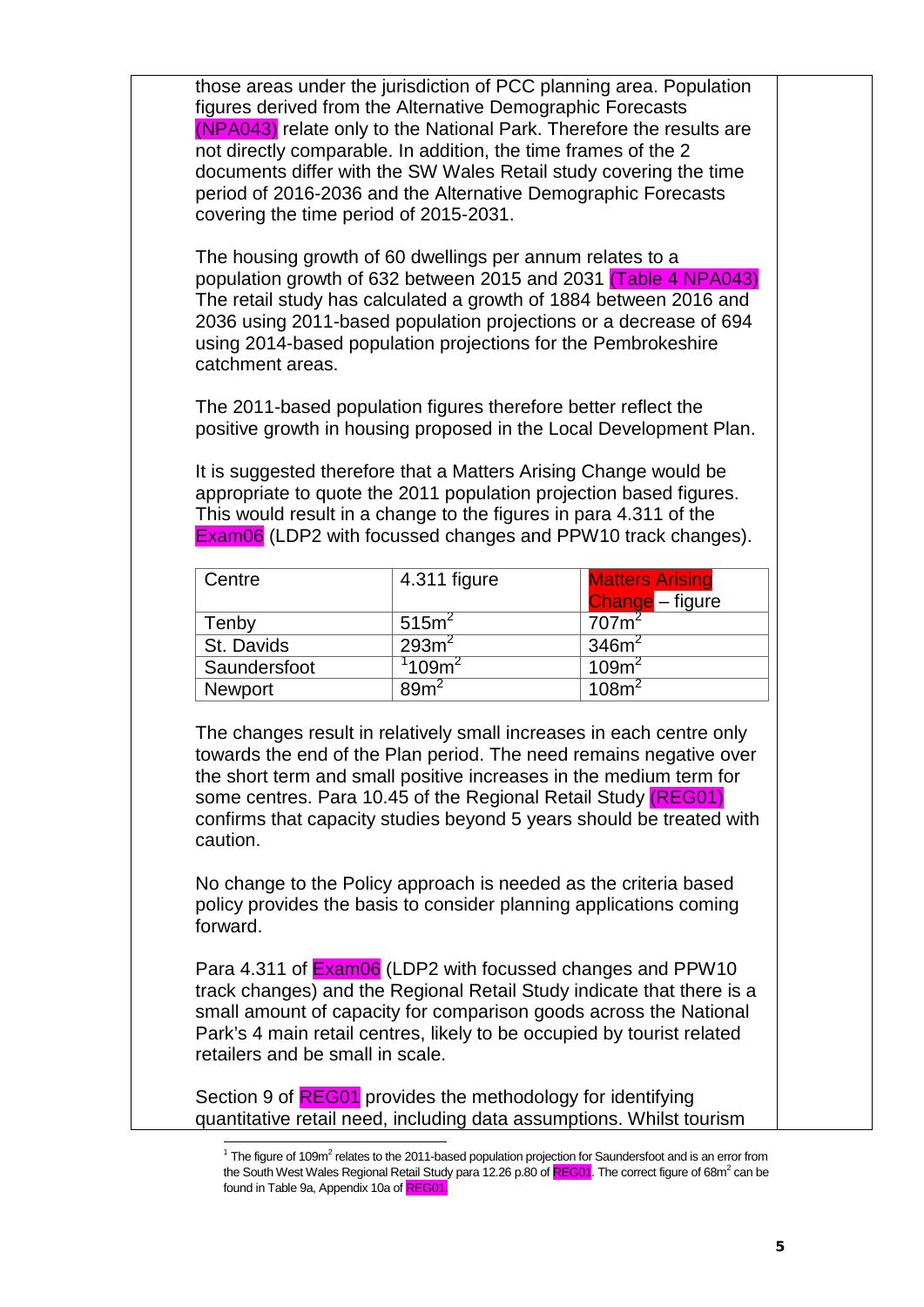| spend is taken into account in expenditure forecasts, the industry                                                                         |           |
|--------------------------------------------------------------------------------------------------------------------------------------------|-----------|
| standard for retail assessments takes into account projected                                                                               |           |
| population change and expenditure levels.<br>b) Should Policy 54 include reference to the need for new retail                              |           |
| floorspace in the National Park over the Plan period?                                                                                      |           |
| <b>NPA Response:</b> The Regional Retail Study 2017 (REG01) has                                                                            |           |
| indicated that there is no additional capacity for convenience goods                                                                       |           |
| within the National Park. Para 4.311 of <b>Exam06</b> (LDP2 with focussed                                                                  |           |
| changes and PPW10 track changes) and the Regional Retail Study<br>indicate that there is a small amount of capacity for comparison         |           |
| goods across the National Park's 4 main retail centres, likely to be                                                                       |           |
| occupied by tourist related retailers and be small in scale.                                                                               |           |
|                                                                                                                                            |           |
| Para 39 of the Retail Background Paper (NPA066) states that it is not<br>considered appropriate to allocate additional retail space, or to |           |
| amend existing LDP policy for retail development when preparing the                                                                        |           |
| replacement LDP for the reason explained above. No new proposals                                                                           |           |
| for additional retail floorspace were received during the call for                                                                         |           |
| Candidate Sites emphasising that the 'market' takes a similar view to<br>the evidence base.                                                |           |
|                                                                                                                                            |           |
| Criteria based policies will provide the local policy context from which                                                                   |           |
| individual proposals for new retail development within the National                                                                        |           |
| Park will be considered through Policy 55 Exam06 (LDP2 with<br>focussed changes and PPW10 track changes).                                  |           |
| c) How will this need for additional retail floorspace be met?                                                                             |           |
| <b>NPA Response:</b> See previous response.                                                                                                |           |
|                                                                                                                                            |           |
| d) Are the requirements of Policy 56 supported by robust                                                                                   | <b>MD</b> |
| evidence?                                                                                                                                  |           |
| <b>NPA Response:</b> Garden Centres are a distinctive element of                                                                           |           |
| retailing in Pembrokeshire and although rarely proposed require a                                                                          |           |
| policy context for consideration. The Alternative Options &                                                                                |           |
| Appraisal Background Paper NPA057 page 78 to 79 provides<br>further advice.                                                                |           |
| 9. Do the Plan's retail policies provide an appropriate level of protection                                                                |           |
| and flexibility to manage the hierarchy of shopping areas?                                                                                 |           |
| NPA Response: Para 4.316 and 4.317 of <b>Exam06</b> (LDP2 with                                                                             |           |
| focussed changes and PPW10 track changes) refers to PPW                                                                                    |           |
| Chapter 4 retail strategies which requires development plans to<br>establish a hierarchy of retail and commercial centres, taking in to    |           |
| account the size, scale, form, function and location of the centres.                                                                       |           |
| Once the hierarchy is established, it sets the context for a set of                                                                        |           |
| policies which allows development to take place in appropriate                                                                             |           |
| centres and at appropriate scales.                                                                                                         |           |
| Paras 4.317-4.319 of <b>Exam06</b> (LDP2 with focussed changes and                                                                         |           |
| PPW10 track changes) states the reasoning behind the policy                                                                                |           |
| approach.                                                                                                                                  |           |
| The Retail Background Paper (NPA066) supplies the rationale for the                                                                        |           |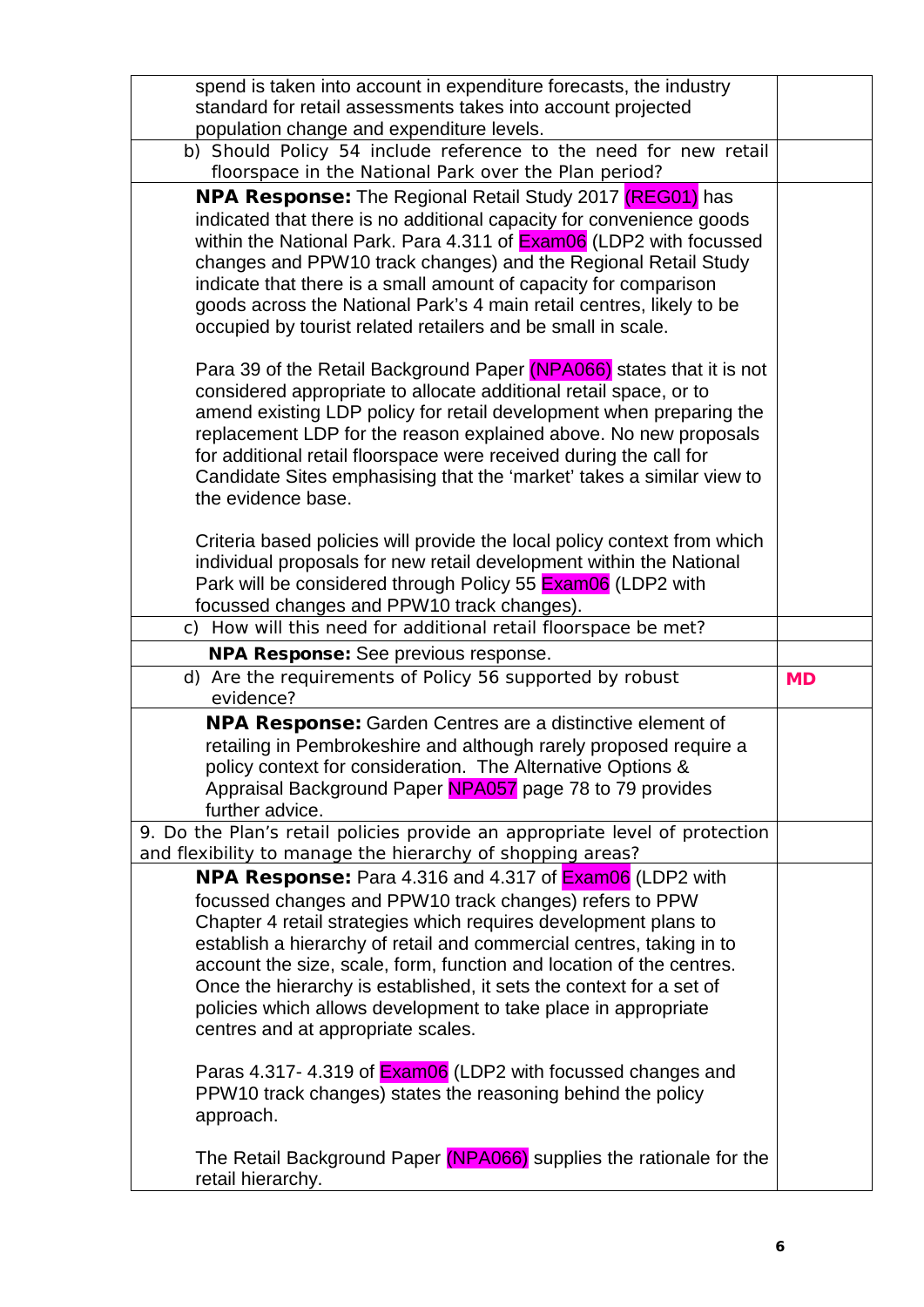| A similar policy (Policy 50) has been in operation since the Local<br>Development Plan 1 (NPA074) was adopted in 2010 and no issues have<br>arisen from its implementation through the Annual Monitoring Reports<br>(NPA077-NPA084).                                                                                                                                                                                                                                                                                                                                                                                                                                                                                                                                                                                                                                                                                                                                                                                                                                        |           |  |
|-----------------------------------------------------------------------------------------------------------------------------------------------------------------------------------------------------------------------------------------------------------------------------------------------------------------------------------------------------------------------------------------------------------------------------------------------------------------------------------------------------------------------------------------------------------------------------------------------------------------------------------------------------------------------------------------------------------------------------------------------------------------------------------------------------------------------------------------------------------------------------------------------------------------------------------------------------------------------------------------------------------------------------------------------------------------------------|-----------|--|
| a) How will the Plan assess proposals for the redevelopment of<br>existing retail premises for non-retail uses?                                                                                                                                                                                                                                                                                                                                                                                                                                                                                                                                                                                                                                                                                                                                                                                                                                                                                                                                                             | <b>MD</b> |  |
| <b>NPA Response:</b> This will be dependent on where the proposal<br>comes forward and what the proposal is for. (Exam06 Local<br>Development Plan 2 with focussed changes and PPW10 track<br>changes) Policies 54 and 55 will impose restrictions in the primary<br>frontage – (Policy 54 and Policy 55c). It will also be dependent on<br>what form of retail the existing building is used for. Policy 53b) for the<br>protection of a community facility may also be relevant. Depending on<br>the proposal there may also be issues of amenity arising, for example<br>a concentration of A3 - Policy 55e).<br>10. Is the Plan's retail strategy sufficiently flexible to respond to                                                                                                                                                                                                                                                                                                                                                                                   | <b>GL</b> |  |
| changing circumstances and does it include clear and appropriate<br>mechanisms for implementation and monitoring?                                                                                                                                                                                                                                                                                                                                                                                                                                                                                                                                                                                                                                                                                                                                                                                                                                                                                                                                                           |           |  |
| <b>NPA Response:</b> The policy approach is founded on the retail<br>hierarchy of the National Park in accordance with national policy.<br>Para 4.312 of <b>Exam06</b> (LDP2 with focussed changes and PPW10<br>track changes) states that criteria based policies provide the local<br>policy context from which individual proposals for new retail<br>development within the National Park will be considered. Criteria<br>based policies also provide flexibility in terms of dealing with<br>individual proposals as they come forward.<br>A similar policy (Policy 50) has been in operation since the Local<br>Development Plan 1 (NPA074) was adopted in 2010 and no issues have<br>arisen from its implementation through the Annual Monitoring Reports.<br>(NPA077-NPA084)<br>The SW Wales Regional Report (REG01) undertook a health check of<br>centres. National Park retail centres are generally healthy and attractive<br>with very low vacancy rates. Monitoring is undertaken through annual<br>surveys of centres and the AMR (see indicators 30 and 31) | <b>SH</b> |  |
| <b>Transport</b>                                                                                                                                                                                                                                                                                                                                                                                                                                                                                                                                                                                                                                                                                                                                                                                                                                                                                                                                                                                                                                                            |           |  |
| 11. Does the Plan sufficiently promote the integration and co-ordination<br>of transport measures and land use planning?                                                                                                                                                                                                                                                                                                                                                                                                                                                                                                                                                                                                                                                                                                                                                                                                                                                                                                                                                    |           |  |
| a) Should the Plan identify the Road and Cycle schemes identified in<br>Table 3 of the Sustainable Transport Background Paper<br>(NPA068)?                                                                                                                                                                                                                                                                                                                                                                                                                                                                                                                                                                                                                                                                                                                                                                                                                                                                                                                                  |           |  |
| <b>NPA Response:</b> The list of schemes identified in Table 3 of the                                                                                                                                                                                                                                                                                                                                                                                                                                                                                                                                                                                                                                                                                                                                                                                                                                                                                                                                                                                                       |           |  |
| Sustainable Transport Background Paper have not been included in<br>the Plan for a variety of reasons:                                                                                                                                                                                                                                                                                                                                                                                                                                                                                                                                                                                                                                                                                                                                                                                                                                                                                                                                                                      |           |  |
| <b>Update November 2015</b><br><b>Scheme</b><br>Road/Cycle<br>Reason for non-inclusion<br><b>Schemes</b><br>Number                                                                                                                                                                                                                                                                                                                                                                                                                                                                                                                                                                                                                                                                                                                                                                                                                                                                                                                                                          |           |  |

<span id="page-7-0"></span>-

T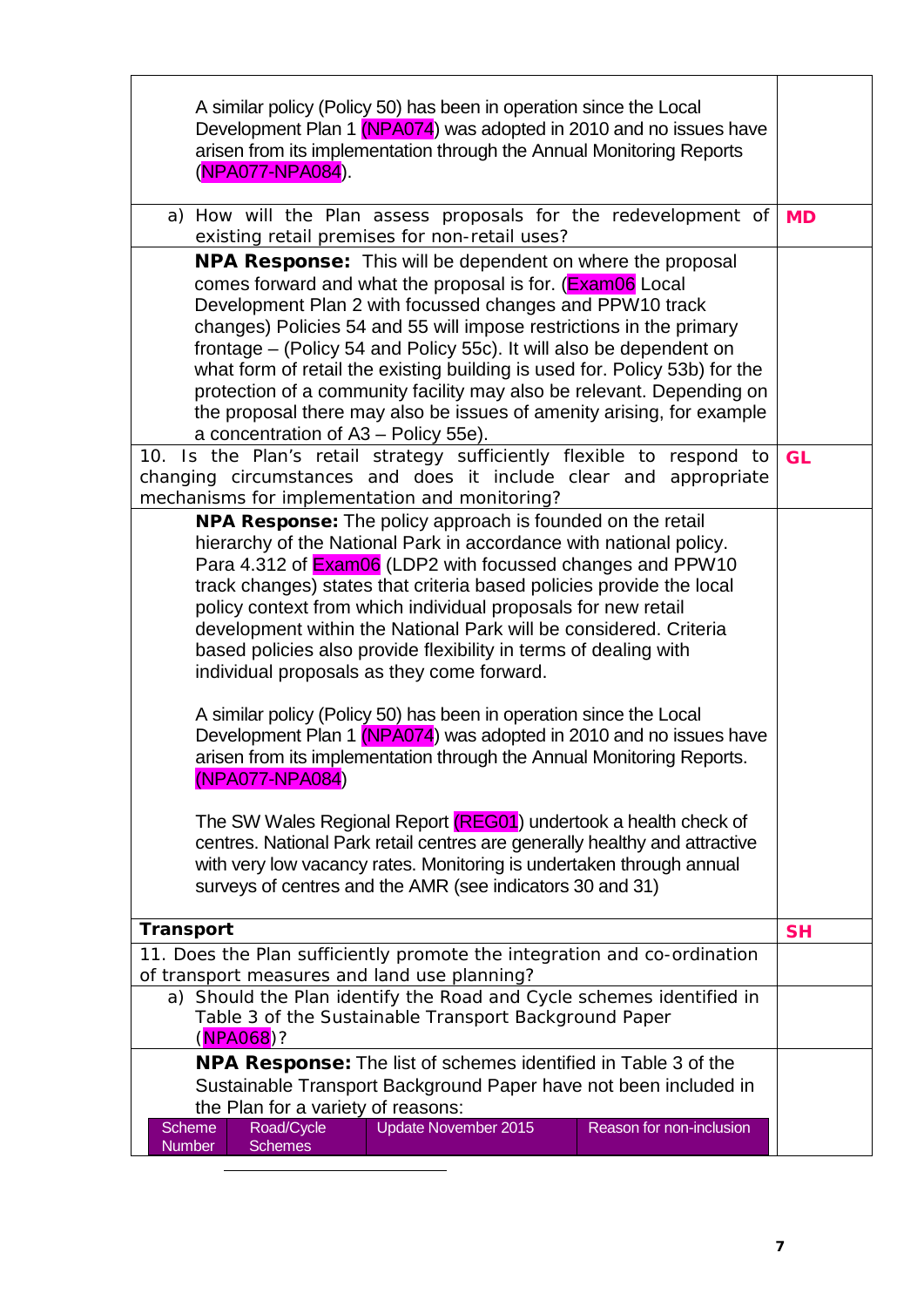| RI <sub>1</sub>                                                                                                                                                                                                                                                                                                                                                                                                                                                                                                                               | New House<br><b>Bridge</b><br>Improvement<br>A4075                   | Funding is identified to<br>complete the feasibility<br>appraisal for this scheme. It<br>is s possible contender for a<br>Local Transport Fund bid<br>2016/17 with match funding<br>from Bluestone S106 money.                                                                                                                                                           | Work has been<br>undertaken. No further<br>work will be progressed.<br>The scheme is therefore<br>no longer relevant.           |  |
|-----------------------------------------------------------------------------------------------------------------------------------------------------------------------------------------------------------------------------------------------------------------------------------------------------------------------------------------------------------------------------------------------------------------------------------------------------------------------------------------------------------------------------------------------|----------------------------------------------------------------------|--------------------------------------------------------------------------------------------------------------------------------------------------------------------------------------------------------------------------------------------------------------------------------------------------------------------------------------------------------------------------|---------------------------------------------------------------------------------------------------------------------------------|--|
| RI <sub>2</sub>                                                                                                                                                                                                                                                                                                                                                                                                                                                                                                                               | <b>Shared Use</b><br>Path south of<br><b>Carew Castle</b>            | Work is completed.                                                                                                                                                                                                                                                                                                                                                       | Completed.                                                                                                                      |  |
| RI <sub>3</sub>                                                                                                                                                                                                                                                                                                                                                                                                                                                                                                                               | <b>St Petrox Bends</b><br>Improvement                                | No progress to date but<br>worthy of retention as a<br>possible future Road Safety<br>Grant scheme. Some<br>feasibility work will be<br>required.                                                                                                                                                                                                                        | Soundness Test 3-<br>deliverability - there is no<br>certainty that this scheme<br>will be delivered during<br>the Plan period. |  |
| R <sub>14</sub>                                                                                                                                                                                                                                                                                                                                                                                                                                                                                                                               | Fan<br>Road/B4316<br><b>Junction</b><br>Improvement,<br>Saundersfoot | Not implemented. No<br>progress to date. Remove<br>from the Plan.                                                                                                                                                                                                                                                                                                        | The Highway Authority<br>has advised to remove<br>the scheme from the plan<br>as they are not intending<br>to progress it.      |  |
| RI <sub>5</sub>                                                                                                                                                                                                                                                                                                                                                                                                                                                                                                                               | Gumfreston to<br>Tenby Phase 3                                       | Automatic flood warning<br>signs have been ordered. To<br>be installed in 2015/16.                                                                                                                                                                                                                                                                                       | Scheme is complete.                                                                                                             |  |
| RI <sub>6</sub>                                                                                                                                                                                                                                                                                                                                                                                                                                                                                                                               | Glasfryn Lane,<br><b>St Davids</b>                                   | Funding received in 2015/16<br>for land acquisition,<br>accommodation works and<br>preparation of tender<br>documentation. Some land<br>issues are still to be resolved<br>but now working on the basis<br>of a more softer engineering<br>approach. Hopeful that Local<br>Transport Fund bid for<br>funding to complete the<br>scheme in 2016/17 will be<br>successful. | Scheme is complete.                                                                                                             |  |
| RI <sub>7</sub>                                                                                                                                                                                                                                                                                                                                                                                                                                                                                                                               | A40 Canaston<br>Bridge                                               | Scheme completed and road<br>opened on 16 <sup>th</sup> March 2011.                                                                                                                                                                                                                                                                                                      | Scheme is complete.                                                                                                             |  |
| travel?                                                                                                                                                                                                                                                                                                                                                                                                                                                                                                                                       |                                                                      | 12. Does the Plan adequately promote active travel, and reduce the need to                                                                                                                                                                                                                                                                                               |                                                                                                                                 |  |
| <b>NPA Response:</b> Yes. Paragraphs 4.14 to 4.24 of $\frac{\text{Exam }06}{\text{--}}$ Local<br>Development Plan with Focussed Changes and PPW Edits - details the<br>strategic approach in directing new development to Centres with a<br>range of facilities and services available and emphasising public<br>transport. The Alternative Options and Appraisal Background Paper<br>(NPA057) details the spatial strategy options considered and the<br>outcomes of the Plan strategy performance against the sustainability<br>objectives. |                                                                      |                                                                                                                                                                                                                                                                                                                                                                          |                                                                                                                                 |  |
|                                                                                                                                                                                                                                                                                                                                                                                                                                                                                                                                               |                                                                      | 13. Are the requirements of Policy 58 clear and consistent with the                                                                                                                                                                                                                                                                                                      |                                                                                                                                 |  |
|                                                                                                                                                                                                                                                                                                                                                                                                                                                                                                                                               | requirements of national policy?                                     |                                                                                                                                                                                                                                                                                                                                                                          |                                                                                                                                 |  |
| <b>NPA Response:</b> Yes. Please see the assessment of Policy 58 on<br>pages 79 and 80 of the Alternative Options and Appraisal Background<br>Paper NPA057. The policy has been operated effectively in Local<br>Development Plan 1 (see annual monitoring reports NPA077 – NPA084,<br>indicators 30 and 31).                                                                                                                                                                                                                                 |                                                                      |                                                                                                                                                                                                                                                                                                                                                                          |                                                                                                                                 |  |

-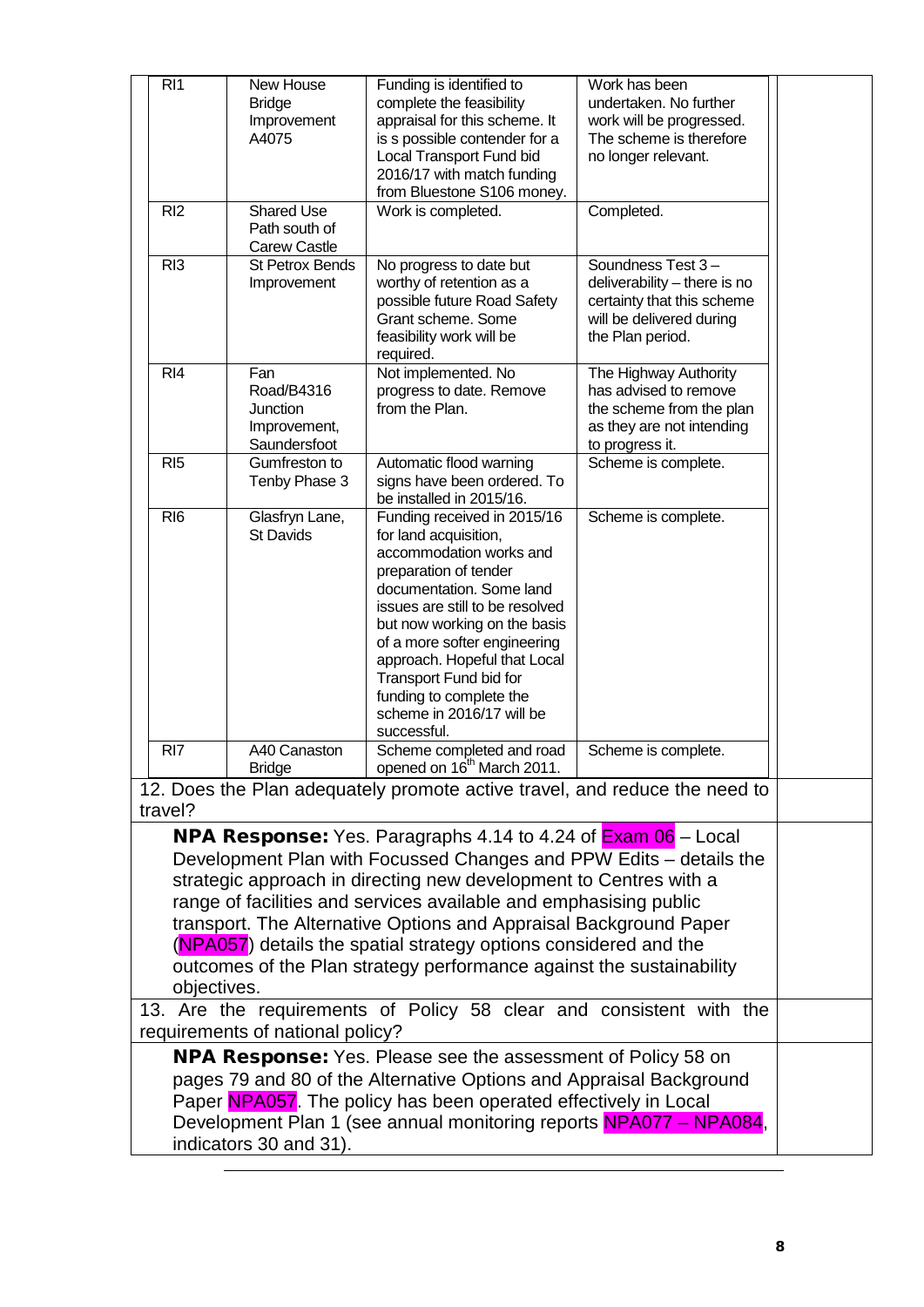| <b>Community Facilities</b>                                                                                                                                                                                                                                                                                                                                                                              | <b>MD</b> |
|----------------------------------------------------------------------------------------------------------------------------------------------------------------------------------------------------------------------------------------------------------------------------------------------------------------------------------------------------------------------------------------------------------|-----------|
| 14. Is the Plan's approach to community facilities appropriate and                                                                                                                                                                                                                                                                                                                                       |           |
| founded on robust evidence?                                                                                                                                                                                                                                                                                                                                                                              |           |
| <b>NPA Response: NPA057</b> Alternative Options and Appraisal<br>Background Paper page 75 and 76 provides a commentary on the<br>robustness of Policy 53. A similar policy (Policy 48) has been in<br>operation since the Local Development Plan 1 (NPA074) was adopted in<br>2010 and no substantive issues have arisen from its implementation<br>through the Annual Monitoring Reports. NPA077-NPA084 |           |
| 15. Does Policy 53 provide an appropriate mechanism for securing new<br>community facilities and infrastructure?                                                                                                                                                                                                                                                                                         |           |
| NPA Response: See previous response.                                                                                                                                                                                                                                                                                                                                                                     |           |
| a) Does the policy provide an appropriate framework for the<br>protection of existing, and delivery of future, community facilities<br>and infrastructure?                                                                                                                                                                                                                                               |           |
| NPA Response: See previous response.                                                                                                                                                                                                                                                                                                                                                                     |           |
| b) Does the policy provide a clear and consistent framework for<br>securing planning obligations?                                                                                                                                                                                                                                                                                                        |           |
| NPA Response: See previous response.                                                                                                                                                                                                                                                                                                                                                                     |           |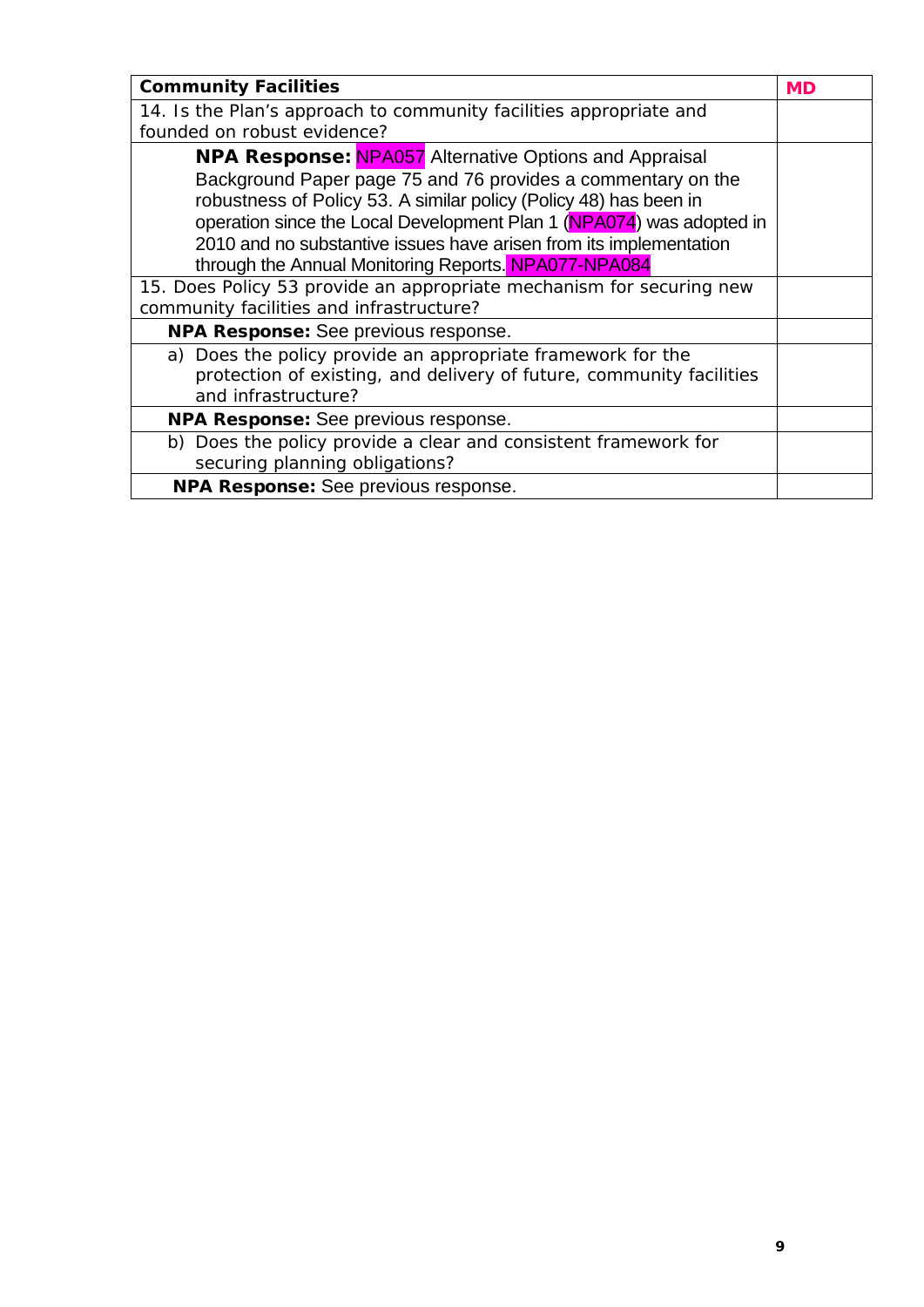## Session 5 – Visitor Economy, Employment, Community Facilities, Retail and Transportation

| Representor          | <b>Change sought</b> | Why NPA do not                                           |
|----------------------|----------------------|----------------------------------------------------------|
|                      |                      | think this is a sound                                    |
|                      |                      | approach                                                 |
| Pembrokeshire        | See Deposit Plan     | See across.                                              |
| County               | representations and  |                                                          |
| Council              | responses - NPA19    |                                                          |
| 2708/73              |                      |                                                          |
| Marloes & St         | See Deposit Plan     | See across.                                              |
| <b>Brides</b>        | representations and  |                                                          |
| Community<br>Council | responses - NPA19    |                                                          |
| 2897/100             |                      |                                                          |
| 2897/101             | See Deposit Plan     | There may be a                                           |
|                      | representations and  | misunderstanding                                         |
|                      | responses - NPA19    | regarding the intention of<br>the statement in the Plan. |
|                      |                      | There would be issues                                    |
|                      |                      | arising regarding Test 1                                 |
|                      |                      | compliance with national                                 |
|                      |                      | planning policy with the                                 |
|                      |                      | change suggested.                                        |
| 2897/111             | See Deposit Plan     | See across.                                              |
|                      | representations and  |                                                          |
|                      | responses - NPA19    |                                                          |
| 2897/112             | See Deposit Plan     | See across.                                              |
|                      | representations and  |                                                          |
|                      | responses - NPA19    |                                                          |
| 2897/113             | See Deposit Plan     | See across.                                              |
|                      | representations and  |                                                          |
|                      | responses - NPA19    |                                                          |
| 2897/114             | See Deposit Plan     | See across.                                              |
|                      | representations and  |                                                          |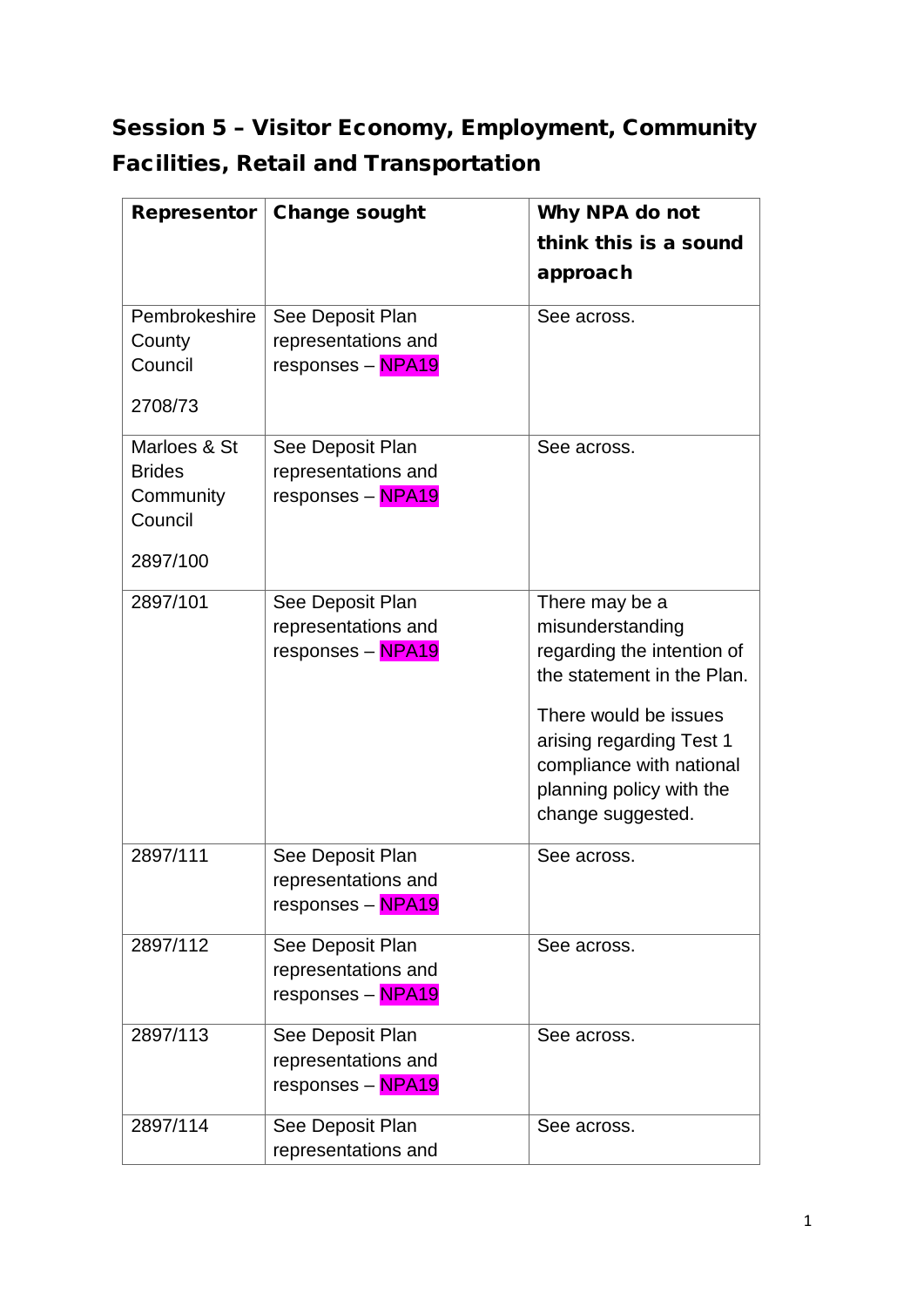| Representor    | <b>Change sought</b> | Why NPA do not                                      |
|----------------|----------------------|-----------------------------------------------------|
|                |                      | think this is a sound                               |
|                |                      | approach                                            |
|                | responses - NPA19    |                                                     |
| St Davids City | See Deposit Plan     | Test $3$ – there are issues                         |
| Council        | representations and  | regarding the                                       |
| 2910/118       | responses - NPA19    | deliverability of Candidate<br>Site 3.              |
| 2910/119       | See Deposit Plan     | Test $3$ – there are issues                         |
|                | representations and  | regarding the                                       |
|                | responses - NPA19    | deliverability of this site<br>for live work units. |
| 2910/120       | See Deposit Plan     | See across and above for                            |
|                | representations and  | the previous St Davids                              |
|                | responses - NPA19    | City Council comments.                              |
| 2910/121       | See Deposit Plan     | Test 1 regarding                                    |
|                | representations and  | compliance with national                            |
|                | responses - NPA19    | planning policy                                     |
|                |                      | depending on the level of                           |
|                |                      | growth envisaged. Test 2<br>potentially as well     |
|                |                      | regarding                                           |
|                |                      | appropriateness and Test                            |
|                |                      | 3 regarding deliverability                          |
|                |                      | if allocations are                                  |
|                |                      | proposed.                                           |
| <b>Bourne</b>  | See Deposit Plan     | See across.                                         |
| Leisure        | representations and  |                                                     |
| (Lichfields)   | responses - NPA19    |                                                     |
| 1092/99        |                      |                                                     |
| 1092/103       | See Deposit Plan     | See across. Relates to                              |
|                | representations and  | issues around                                       |
|                | responses - NPA19    | <b>Supplementary Planning</b>                       |
|                |                      | Guidance procedures for<br>preparation.             |
| 1092/107       | See Deposit Plan     | See across, More an                                 |
|                | representations and  | issue of clarity regarding                          |